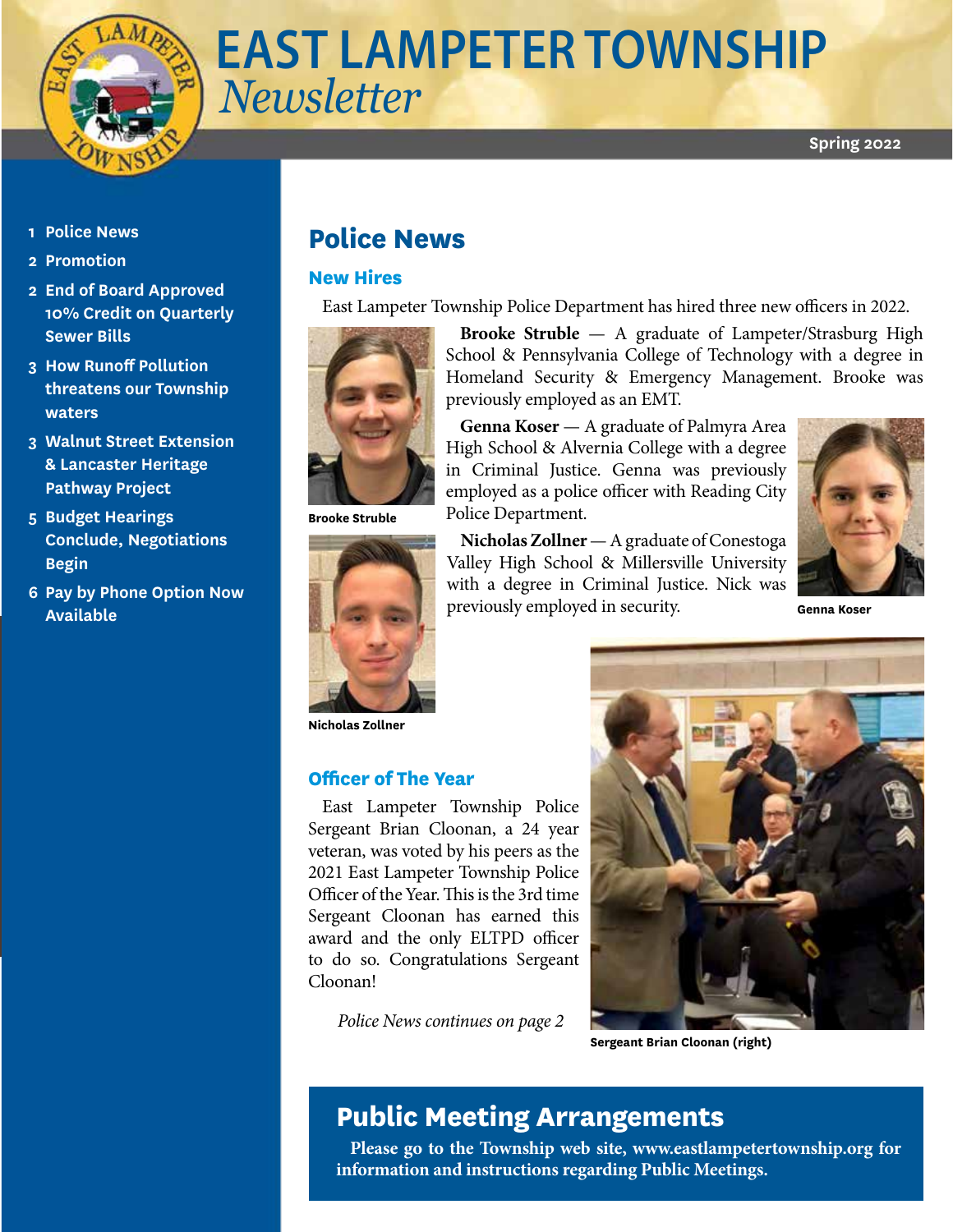### **Police News** *(continued)*

### **Retirement:**

East Lampeter Township Police Officer Lisa A Gehr has retired after 25 years of service. Officer Gehr began her career in January of 1997 and has held positions in the patrol, detective & administrative divisions over the years. Officer Gehr was also recognized for her involvement with the Lancaster County SERT team as a crisis negotiator as well as the Lancaster County Crisis Intervention Team, where she regularly helped train other officers in Crisis Intervention. Thank you Lisa for a career of service to others!. We wish you all the best in retirement.

> **Officer Gehr (right), receives a Commendation Award from Lancaster County Crisis Intervention Director Katlyn Wildberger.**





# **Promotion**

Bill Rhine has been promoted to Superintendent of Roads. Bill was originally hired in February of 2005 in the Public Works Department.

Bill has been working in the roads department, mastering many skills including paving, storm sewer repairs, snow plowing, and maintenance of our equipment. Bill was one of the leads in our inlet cleanings and outfall inspections to satisfy one of the MS4 requirements. He also cross trained within Public Works Sewer department and Parks department to master more skills to further benefit East Lampeter Township and the residents.

Bill has been an asset to the Township in many ways, and will continue to be in his new role.

# **End of 10% Credit on Quarterly Sewer Bills**

In February of 2021, the Board approved a resolution to help offset the ongoing economic impact of COVID-19 on Township residents and businesses. The Board approved a 10% credit on quarterly billings for sanitary sewer services provided during 2021. Specifically, the 10% credit was to be applied to the quarterly bills issued in April, July and October 2021 and January 2022.

This 10% credit will not apply for sanitary sewer services provided after 2021. The quarterly bills you received around April 1st will be the first bills issued after the credit has ended. Most residents will see their quarterly sewer bill increase by almost \$10 per quarter compared to 2021 bills.

Stephen Zerbe Chief of Police Kevin Hostetter Finance Director Kathy Treier **Bookkeeper** 

Ralph Hutchison Township Manager Tara Hitchens Assistant Township Manager Colin Siesholtz Dir. of Planning/Zoning Officer David Sinopoli Assistant Zoning Officer Alecia Hair Zoning Admin. Assistant Charlie Thomas Public Works Director Larry Frankford Sewer Superintendent Bill Rhine Road Superintendent Troy Bresch Parks Superintendent Charles Hayes Stormwater Coordinator Alex Wasilewski Stormwater Technician Jeffrey Shirk System Administrator Kurt Vivaldi IT Support Specialist Stephanie Leakway Admin. Assistant Lashawnda Martin Admin. Assistant

#### **BOARD OF SUPERVISORS**

Meets 1st and 3rd Monday of each month except for February, May, July, September and November when they only meet on the 2nd Monday All regular meetings begin at 7:30 pm

**PLANNING COMMISSION** Meets 2nd Tuesday of each month at 7:00 pm

#### **SEWER AUTHORITY**

Meets 2nd Wednesday of each month except for November when they meet on the 1st Wednesday All regular meetings begin at 4 pm

#### **TOWNSHIP OFFICE PHONE:**

**717-393-1567**

#### **PARK BOARD**

Meets 4th Wednesday of each month at 7 pm (NO MEETINGS in November and December)

#### **ZONING HEARING BOARD** Meets 2nd and 4th Thursday of each month at 7 pm

(NO MEETING on 4th Thursday in November and December)

**This newsletter is funded by the sale of advertising. Your ad will reach every address in the Township, and your support will be greatly appreciated by the township and our residents. Please contact: Carla Snyder at 717-669-0914 or e-mail: carlas@mtroyalprinting.com**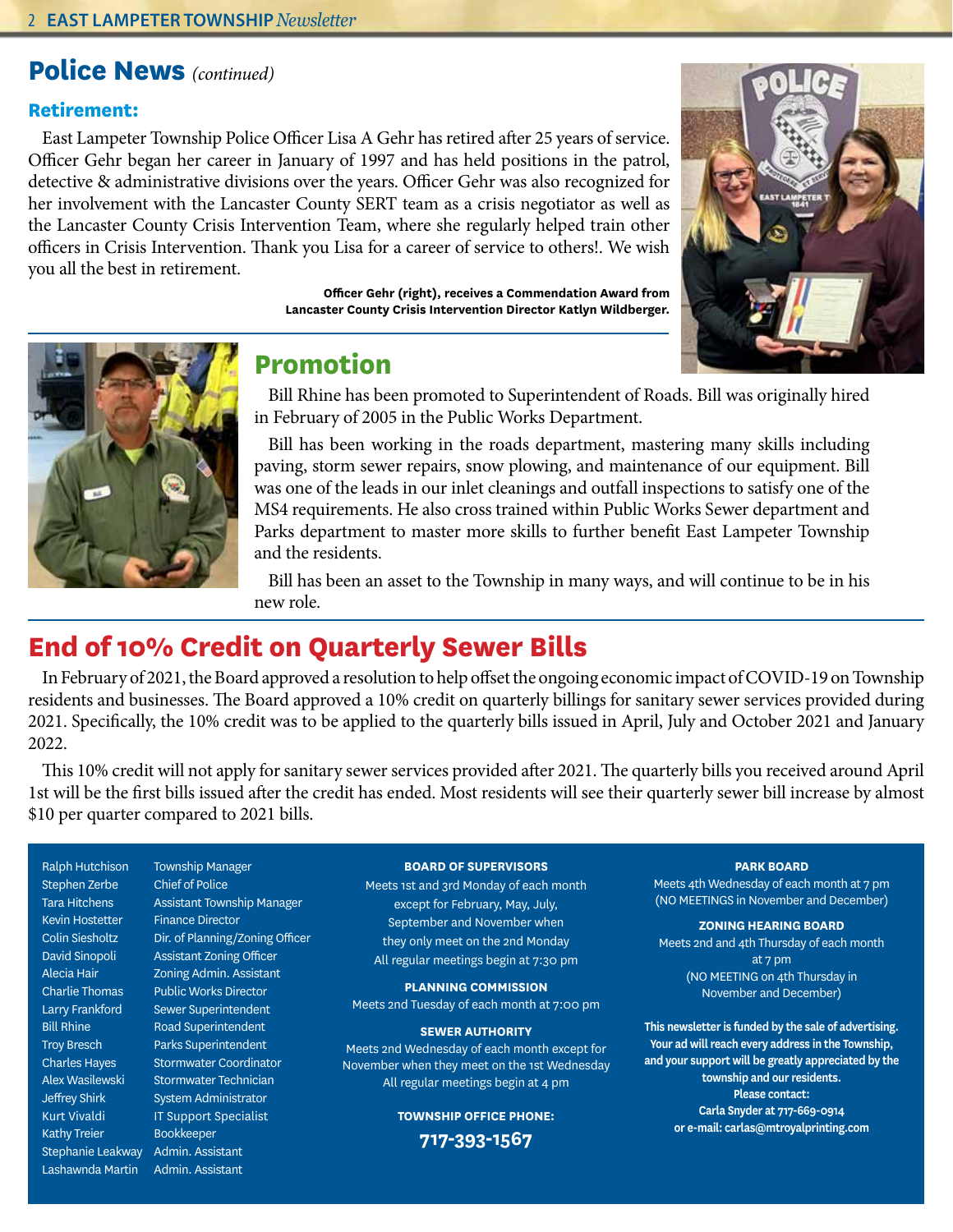### **How Runoff Pollution threatens our Township waters**

### **What is Runoff Pollution?**

Polluted runoff is one of the most harmful sources of contamination to our local waters. It starts right in the East Lampeter Township neighborhoods where we live, work, and play.

As rainwater runs off our streets, parking lots, lawns, and other surfaces, it picks up pet waste, pesticides, fertilizer, oil, and other contaminants. This polluted runoff typically is not filtered in the way that wastewater is treated at a sewage plant. If the draining water doesn't evaporate or soak into the ground, it flushes straight into local creeks, ponds, or rivers such as Stauffer Run, Conestoga, Pequea, or Mill Creek, where it adversely affects water quality and aquatic life.

### **What Are Examples of Runoff Pollution?**

Stormwater runoff erodes streambanks, reduces fish populations, inhibits swimming/recreation areas, can increase flooding, among other issues. Stormwater runoff can collect a mix of pollutants including:

- **Trash**
- **Soil**
- **Bacteria**
- **Nitrogen**
- **Phosphorus**
- **Oil and other petroleum products**
- $\blacksquare$  **Pesticides and herbicides**
- **Road salt**
- **Toxic metals including copper, lead, and zinc**

### **Effects of Runoff Pollution**

The effects of runoff pollution are vast and can be longlasting. Runoff pollution can have an impact on drinking water, the health of aquatic life, and can change the landscape of our local watersheds by:

Reshaping the Watershed: Strong currents of runoff scour stream banks, destabilizing the natural contours of the streams and even altering their depths.

Affecting the Quality of Water: Runoff muddies drinking water sources and can carry bacteria/nutrients, making the treatment and use of such water more expensive.

Endangering Aquatic Life: Eroded dirt from the runoff blocks sunlight from reaching underwater grasses and the sediment destroys fish habitat in our local waters.

Polluted runoff from our neighborhoods can impact Township residents by:

Contaminating Recreation Areas: Authorities caution people not to swim in waterways for 48 hours after a heavy rain, as polluted runoff carrying bacteria has resulted in serious illnesses.

Increasing Water Damage: In urban and suburban areas where ground surfaces have been hardened and the polluted water has no place to go, local streets and basements often flood, causing repeated and costly damage to homes and businesses.

### **Walnut Street Extension & Lancaster Heritage Pathway Project**

The construction of the Walnut Street extension and Ben Franklin Boulevard (from Rt. 30 interchange to Greenfield Road) and a section of the Lancaster Heritage Pathway is expected to begin this summer. The necessary permits for the construction have been issued and the bidding process is underway. Bids for the construction will be opened in May. It is expected that construction will be compete before the end of 2023.

Due to the fact that the construction will take place primarily on the existing PADOT Right of Way (commonly referred to as the "Goat Path"), disruption to existing traffic patterns is not expected to occur.

The extension of Walnut Street beginning in the area of the Rt. 30 / Walnut Street interchange, will be constructed as a two lane road (one lane in each direction) with a landscaped median. There will be a bridge over Millcross Road (for both Walnut Street and the Lancaster Heritage Pathway) and the extension will end in a roundabout intersection with Ben Franklin Boulevard near the PA College of Health Sciences. Ben Franklin Boulevard will then connect with Greenfield Road at a signalized intersection. There will also be new traffic signals installed on both the east and west bound Rt. 30 ramps that intersect with Walnut Street.

The section of the Lancaster Heritage Pathway also being constructed as a part of this project will begin at Oak Grove Drive and continue, generally parallel to the Walnut Street extension, over Millcross Road, crossing Ben Franklin Boulevard at grade with a flashing warning signal and ending at a trail head parking lot just east of the Walnut Street / Ben Franklin Boulevard roundabout. Trail head parking will be provided at this location.

The East Lampeter Township Board of Supervisors has entered into an agreement with PADOT to operate and maintain this section of the Lancaster Heritage Pathway. The Walnut Street extension will be a PADOT state highway. Ben Franklin Boulevard will be a Township road.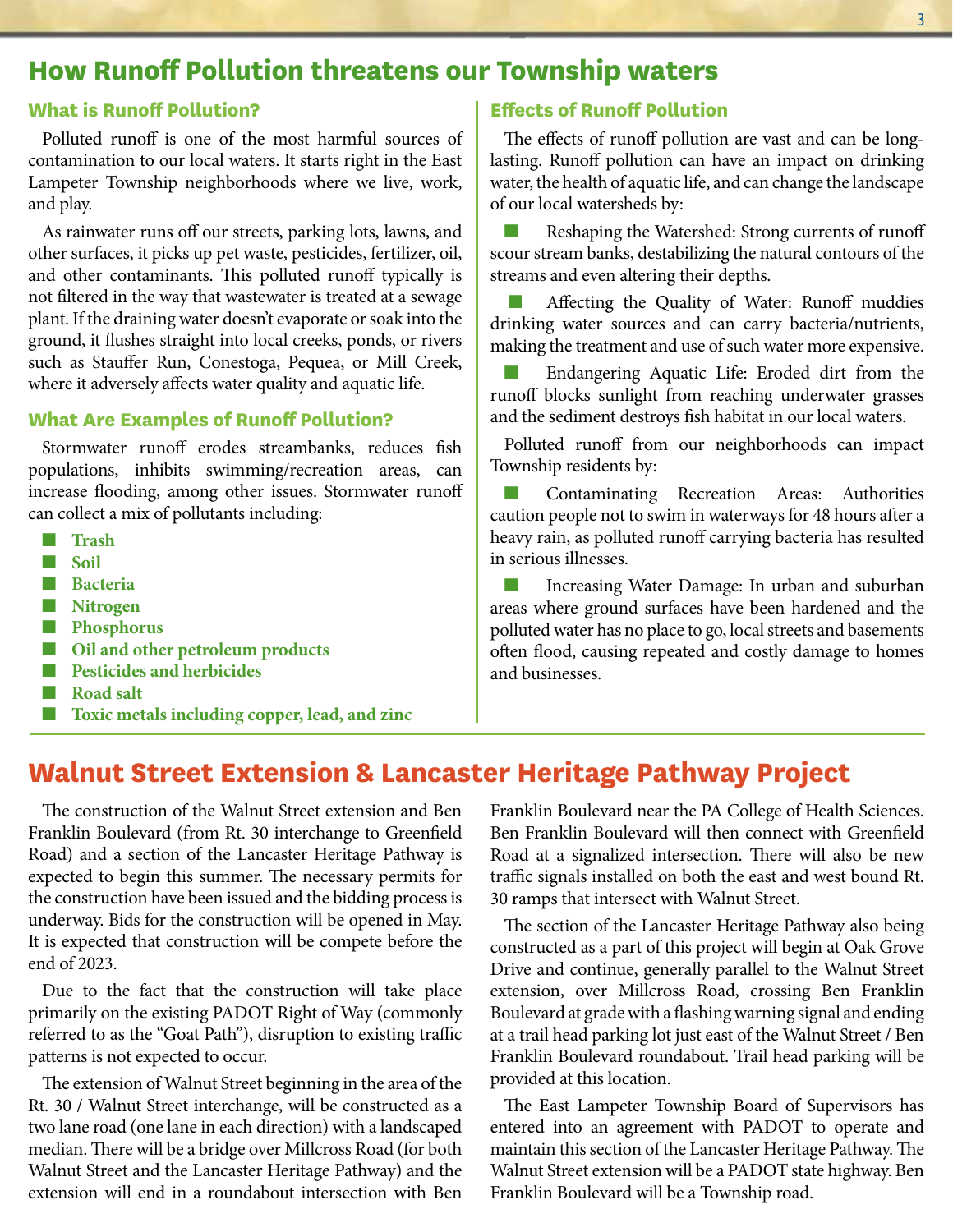### The landscape can be a **GREEN FILTER**



filtering pollution as the rainwater slowly sinks into the ground.

### **Solutions for Runoff Pollution**

One promising solution to mitigate runoff pollution is to create "green infrastructure." The idea is simple: Slow down and soak up the runoff. This includes:

Planting rain gardens in key drainage areas

Replacing old pavement with pervious pavement wherever possible

Landscaping improvements to allow rain water to run into gravel/mulch beds with plants utilizing water and permitting infiltration. (Elevated/mounded mulch beds generate more runoff)

Planting trees, wild flower mixes, and or shrubs that will serve as filters and or buffers.





allowing pollution and toxins to be washed into our waterways.

CHESAPEAKE BAY FOUNDATION

4

These and other green solutions not only are cost-effective, they provide secondary social benefits: shade, wildlife habitat, a more pleasant neighborhood, to name a few. Additional information about stormwater management can be found at the following websites:

https://eastlampetertownship.org/departments/ stormwater/

The Center for Watershed Protection



Not valid on gallons, tubs, or with other offers. Expires September 25, 2022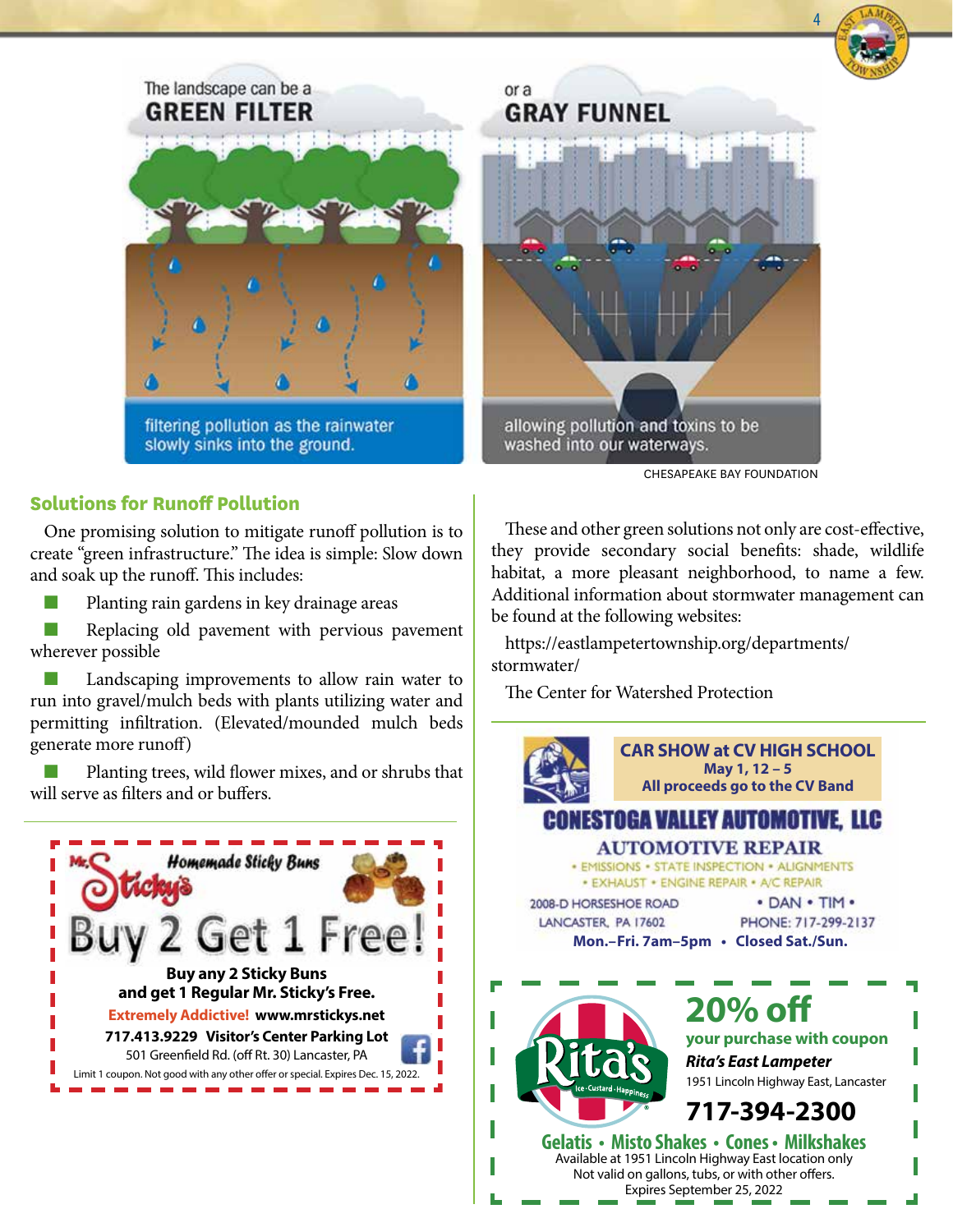

5

# **Budget Hearings Conclude, Negotiations Begin**



State Rep. Keith J. Greiner, CPA

The House Appropriations Committee recently completed three weeks of hearings with top officials of state departments and agencies, to examine Gov. Tom Wolf's record \$43.7 billion budget proposal for 2022-23.

**State Representative Keith J. Greiner, CPA** 

The governor's plan would increase state spending by a historic 16.6% or \$17

million more a day. For every working Pennsylvanian, that would mean an additional \$1,055 per year.

As a member of the committee and a certified public accountant, it is clear the governor's spending proposal is excessive, particularly in this economic environment, but my colleagues and I pressed hard to get state officials to justify the governor's numbers.

During the hearings, I repeatedly pointed out wide disparities in the budget numbers presented by the governor and those provided by the state's nonpartisan Independent Fiscal Office (IFO), which was created specifically to ensure we have factual, unbiased numbers to work from when creating our budgets.

I asked Matthew Knittel, director of the IFO, about the disparity between the IFO's revenue forecast and the projections offered in the governor's budget proposal. He said his office and the governor have a difference of opinion and he characterized the governor's estimate as "optimistic." He further added that the absence of federal stimulus funds will lead to a decline in revenue from sales taxes as people have less money to spend. In fact, the IFO projects an \$800 million deficit next year.

Fortunately, the Commonwealth has money in reserve, thanks to contributions to the state's Rainy Day Fund over the past two budgets, which were made possible by the General Assembly's determination to hold the line on state spending. The governor's current massive spending proposal includes eliminating the state reserves and leaves the next governor with a budget deficit that would require tax increases or a reduction in state services.

Now it is up to leadership in the General Assembly to pore over what the Appropriations Committee uncovered in these hearings and put together a responsible budget that addresses the basic responsibilities of government and meets the needs of Pennsylvania citizens. This will include ample spending for Pennsylvania schools, and health and human services funding to address the needs of our most vulnerable citizens.

To follow the budget process, visit my website: RepGreiner. com. There you will find the latest updates, analyses and coverage of the state budget hearings. The budget deadline is June 30.





717-399-3311 1940 Old Philadelphia Pike Lancaster, PA 17602